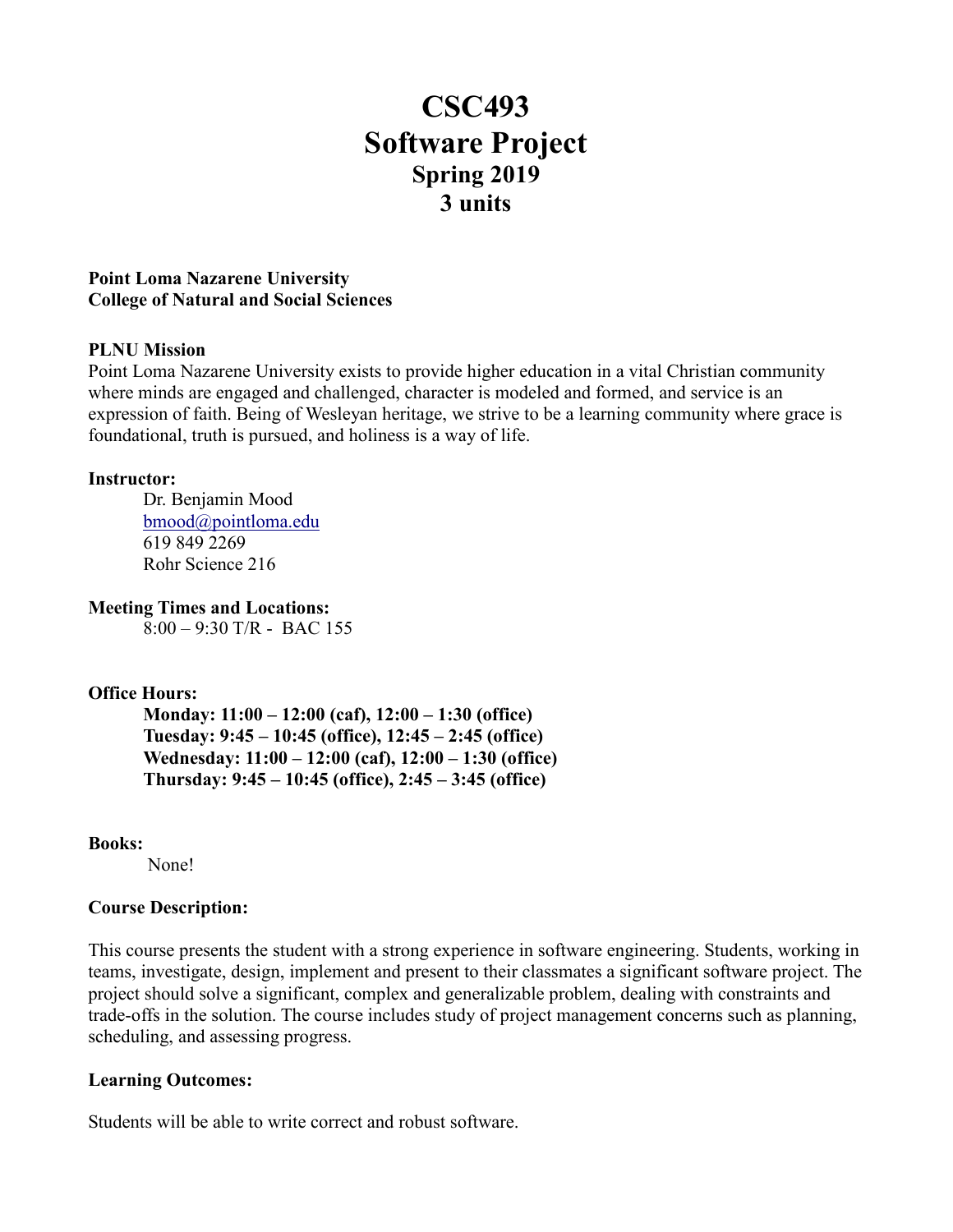Students will analyze the interaction between hardware and software.

Students will be able to apply their technical knowledge to solve problems.

Students will be able to speak about their work with precision, clarity and organization.

Students will be able to write about their work with precision, clarity and organization.

Students will collaborate effectively in teams.

Students will be able to gather relevant information, examine information and form a conclusion based on that information.

Students will be able to understand and create arguments supported by quantitative evidence, and they can clearly communicate those arguments in a variety of formats.

# **Department Mission:**

The Mathematical, Information, and Computer Sciences department at Point Loma Nazarene University is committed to maintaining a curriculum that provides its students with the tools to be productive, the passion to continue learning, and Christian perspectives to provide a basis for making sound value judgments.

# **Additional Course Information:**

**Projects and Reports:** Students will complete projects throughout the semester. Students will demo their completed projects in class. Group leaders will turn in a report of what happened on the project each week (due each Tuesday a project is not starting or ending). Group members will inform the leader, the leader will compile the information and send it to me. The first report for each project will be a list of the user stories / tasks and who is responsible for them. Each report will include who has worked on what and for however many hours they have worked. Groups may change after each project. Groups who have teammate issues should speak with Dr. Mood.

**The Fire Clause:** This class is supposed to simulate the real world. If, due to a lack of work or lack of correct work, two team members vote to fire the other team member, the team will be split into two groups. The group of two will continue to work on the project (slightly reduced in size). The group of one will have a project, which is larger than 1/3, but not the entire project. The deadline will not change. A situation where two team members do not work on the project and one works on the project by themselves will operate in a similar manner.

**Missed Classes:** Homework missed due to PLNU activities (i.e., sports teams, choirs, etc), can be turned in the day after the student is back. Missed exams due to emergencies can be made up once the dean of students informs Dr. Mood that PLNU has approved the reason. Non-emergency missed exams will result in a zero. It is the student's responsibility to inform the professor of when they will be gone. Missed class activities, which are due to a non-dean of students approved-emergency situation, will result in a zero. Late work will not be accepted except in the aforementioned conditions.

**Cheating:** If you use online resources, you must site the direct URLs in the labs you turn in. You should not copy another student's work. Copying code from another student (who is not on your team) is not allowed. Do not copy a completed (or nearly completed) project from online.

Rule of thumb: everything you turn in you should be able to completely explain. Meaning, if I call you into my office to explain your work, you should be able too.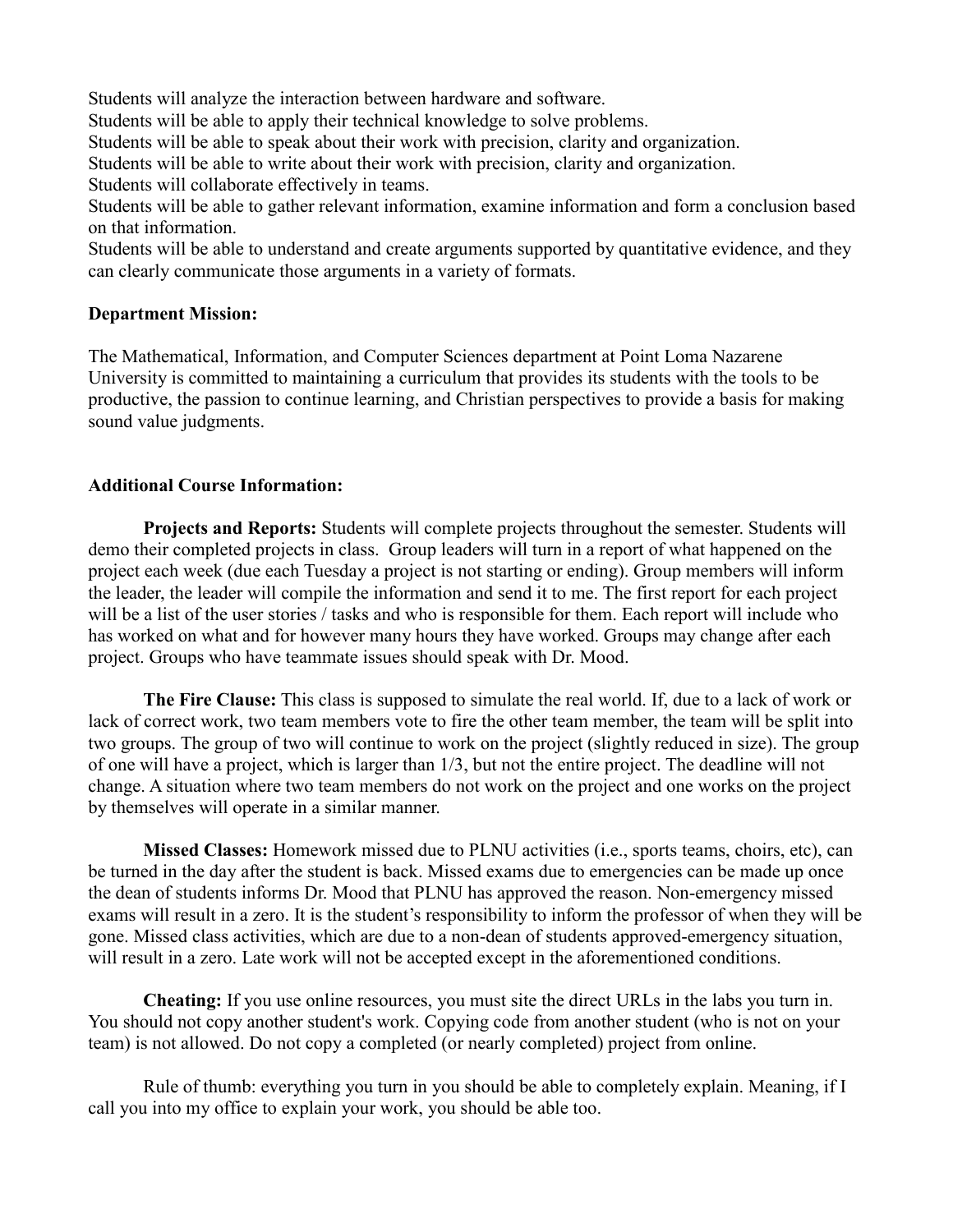**Cell Phones & Laptops:** Please don't use them in class unless we are doing a demonstration or asked to use them. An occasional peek is OK, but ignoring what is going on in class is not.

# **Grading:**

Projects: 100%

| Grading scale |              |
|---------------|--------------|
| $93 - 100\%$  | A            |
| $90 - 92\%$   | $A-$         |
| $87 - 89%$    | $_{\rm B+}$  |
| $83 - 86\%$   | B            |
| $80 - 82%$    | B-           |
| $77 - 79%$    | $C+$         |
| $73 - 76%$    | $\mathsf{C}$ |
| $70 - 72%$    | C-           |
| $67 - 69\%$   | $D+$         |
| $63 - 67\%$   | D.           |
| $60 - 62\%$   | D-           |
| $0 - 59\%$    | F            |

# **PLNU Policies**

#### **Attendance:**

Attendance is expected at each class session. In the event of an absence you are responsible for the material covered in class and the assignments given that day.

Regular and punctual attendance at all classes is considered essential to optimum academic achievement. If the student is absent from more than 10 percent of class meetings, the faculty member can file a written report which may result in de-enrollment. If the absences exceed 20 percent, the student may be de-enrolled without notice until the university drop date or, after that date, receive the appropriate grade for their work and participation. See the Undergraduate Academic Catalog [Class](https://catalog.pointloma.edu/content.php?catoid=35&navoid=2136#Class_Attendance)  [Attendance.](https://catalog.pointloma.edu/content.php?catoid=35&navoid=2136#Class_Attendance)

#### **Class Enrollment:**

It is the student's responsibility to maintain his/her class schedule. Should the need arise to drop this course (personal emergencies, poor performance, etc.), the student has the responsibility to follow through (provided the drop date meets the stated calendar deadline established by the university), not the instructor. Simply ceasing to attend this course or failing to follow through to arrange for a change of registration (drop/add) may easily result in a grade of F on the official transcript.

#### **Academic Accommodations:**

While all students are expected to meet the minimum standards for completion of this course as established by the instructor, students with disabilities may require academic adjustments,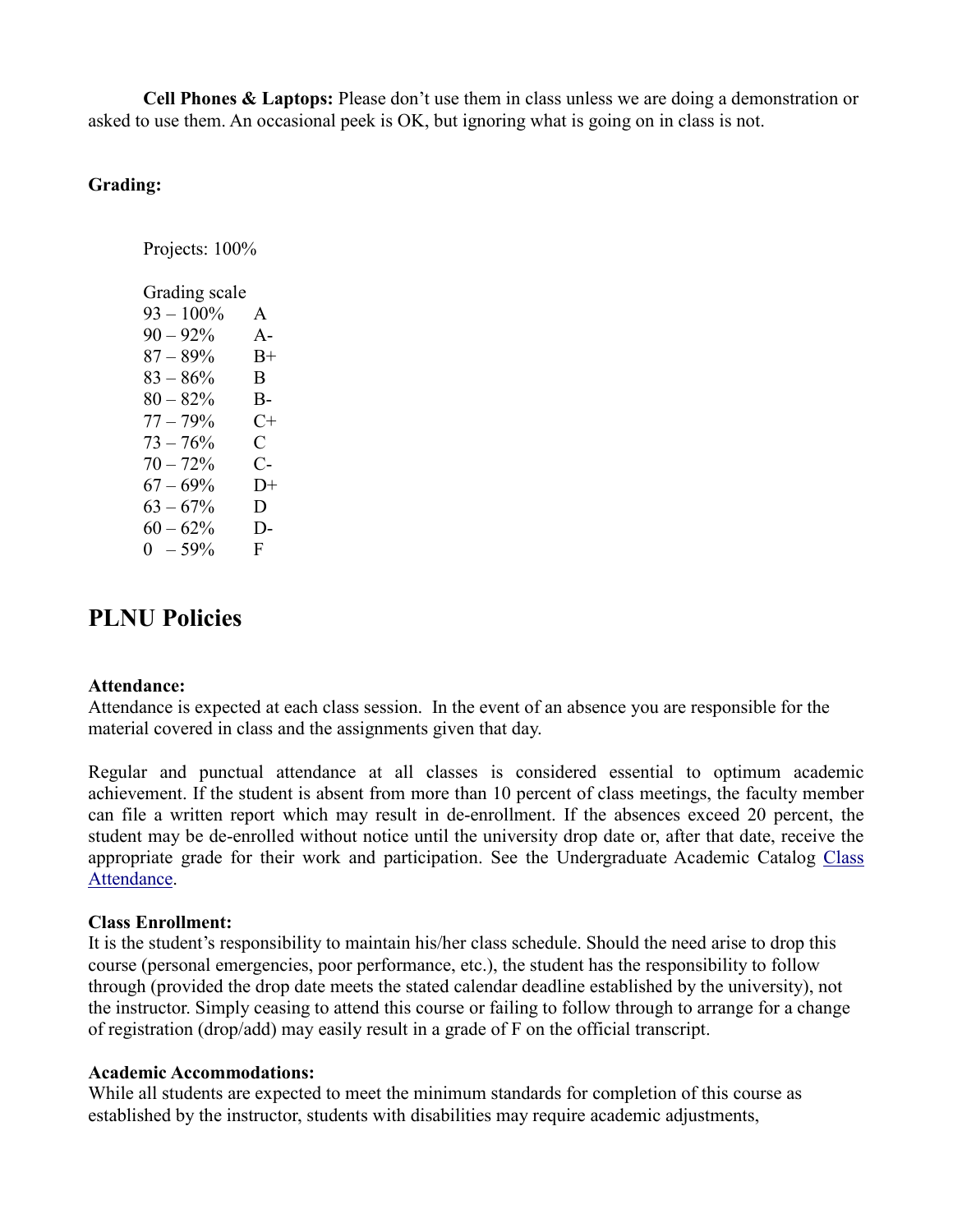modifications or auxiliary aids/services. At Point Loma Nazarene University (PLNU), these students are requested to register with the Disability Resource Center (DRC), located in the Bond Academic Center. [\(DRC@pointloma.edu](mailto:DRC@pointloma.edu) or 619-849-2486). The DRC's policies and procedures for assisting such students in the development of an appropriate academic adjustment plan (AP) allows PLNU to comply with Section 504 of the Rehabilitation Act and the Americans with Disabilities Act. Section 504 (a) prohibits discrimination against students with special needs and guarantees all qualified students equal access to and benefits of PLNU programs and activities. After the student files the required documentation, the DRC, in conjunction with the student, will develop an AP to meet that student's specific learning needs. The DRC will thereafter email the student's AP to all faculty who teach courses in which the student is enrolled each semester. The AP must be implemented in all such courses.

If students do not wish to avail themselves of some or all of the elements of their AP in a particular course, it is the responsibility of those students to notify their professor in that course. PLNU highly recommends that DRC students speak with their professors during the first two weeks of each semester about the applicability of their AP in that particular course and/or if they do not desire to take advantage of some or all of the elements of their AP in that course.

# **Academic Honesty:**

Students should demonstrate academic honesty by doing original work and by giving appropriate credit to the ideas of others. Academic dishonesty is the act of presenting information, ideas, and/or concepts as one's own when in reality they are the results of another person's creativity and effort. A faculty member who believes a situation involving academic dishonesty has been detected may assign a failing grade for that assignment or examination, or, depending on the seriousness of the offense, for the course. Faculty should follow and students may appeal using the procedure in the university Catalog. See [Academic Honesty](https://catalog.pointloma.edu/content.php?catoid=35&navoid=2136#Academic_Honesty) for definitions of kinds of academic dishonesty and for further policy information.

# **Final Exam:**

The final exam date and time is set by the university at the beginning of the semester and may not be changed by the instructor. This schedule can be found on the university website and in the course calendar. No requests for early examinations will be approved. Only in the case that a student is required to take three exams during the same day of finals week, is an instructor authorized to consider changing the exam date and time for that particular student.

# **Copyright Protected Materials:**

Point Loma Nazarene University, as a non-profit educational institution, is entitled by law to use materials protected by the US Copyright Act for classroom education. Any use of those materials outside the class may violate the law.

#### **Credit Hour:**

In the interest of providing sufficient time to accomplish the stated course learning outcomes, this class meets the PLNU credit hour policy for a 3-unit class delivered over 15 weeks. Specific details about how the class meets the credit hour requirements can be provided upon request.